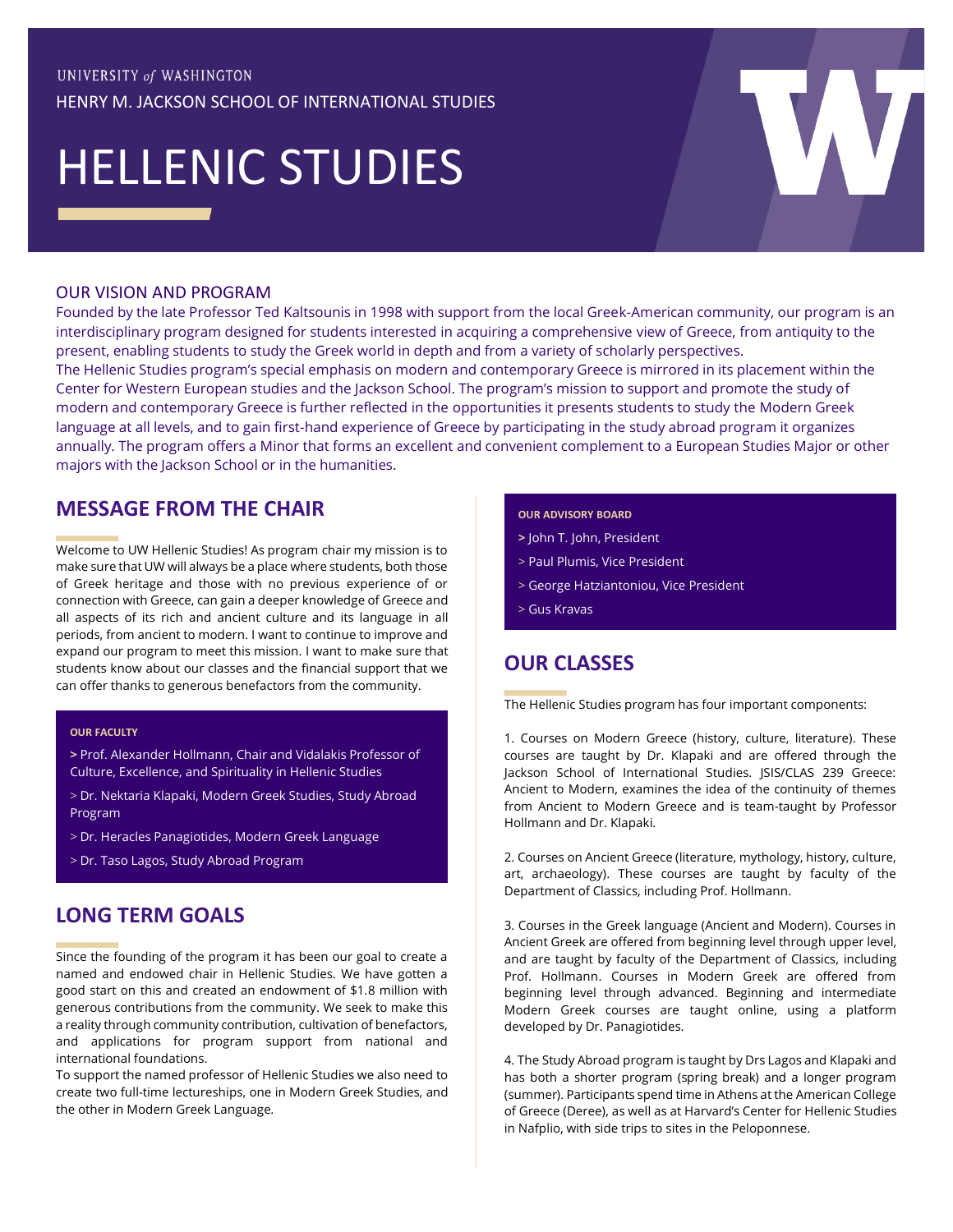#### **SOME ENROLLMENT FIGURES**

**>** Modern Greek Studies classes combined: 2017-2018: 89 students; 2018-2019: 100 students; 2019-2020: 106 students; 2020-2021: 118 students; 2021-2022: 109 students

> Modern Greek Language classes combined: 2017-2018: 97 students; 2018-2019: 59 students; 2019-2020: 55 students; 2020-2021: 30 students; 2021-2022: 44 students (excl. summer)

# **RECENT NEWS**

#### HELLENIC STUDIES MINORS

Our very first minor, Kate Russell (Psychology 2020), is now completing a Master's degree in Comparative and International Education at Oxford University.

Miranda Keene (Anthropology 2021), first recipient of the Kravas Scholarship and one of our first minors, is working as a Market Research Consultant for UW.

Sophia Assoumanaki (International Studies: Europe 2021), who went on to represent Greece in the Olympic rowing team, assisted our Study Abroad program in Athens this spring.

Sophia Moser (International Studies 2021, additional minors in Spanish and Portuguese) is now in Brazil after winning a Fulbright Award.

Quinn Murray Wilson, who combined his major in Marine Biology with a minor in Hellenic Studies, graduated last spring.

Erik Stone (International/Global Studies 2021), is now Arthur Zankel Urban Fellow in the M.A. program in History and Education at Columbia University.

Henry Vickers (Economics), who is set to graduate this summer, has been working as Student Ambassador Team Coordinator for the Alumni Association.

## AWARDS OF KRAVAS AND SOULANDROS SCHOLARSHIPS 2020 & 2021

In the spring of 2020 and 2021 we were delighted to be able to award both of these scholarships.

The Kravas Scholarship was set up in honor of Irene Konstantopoulos Kravas (1908-2009), who was born in the village of Kastania and came to Washington State as a bride in her late teens. Though she spent most of her life in the *xenitia*, she always remembered a childhood filled with the love of family and their passion for their Hellenic heritage. This was the first time the scholarship was awarded. The recipient was Miranda Keene, who distinguished herself in a number of courses in Modern Greek Studies, including the program's newest course, Greece: from Ancient to Modern, and was one of our first minors.

In 2021, the Kravas was won by Andrew Geary, a student whose interests include both Ancient and Modern Greek, and who has been studying both during his time at UW.

The Soulandros Scholarship, created in honor of Nicholas and Aggeliki Soulandros, is awarded to both undergraduate and graduate students who show an interest in Hellenic Studies. In 2020 it was awarded to Owen Harris, a talented graduate student in both the Evans School of Public Administration and the Jackson School of International Studies, who was carrying out research on Syrian refugees in Greece with historically Greek backgrounds. Thanks to support from the scholarship, Owen was able to complete Dr. Panagiotides' summer intensive course in the Modern Greek UNIVERSITY of WASHINGTON

## JACKSON SCHOOL OF INTERNATIONAL STUDIES

language. With his knowledge of Turkish, Arabic, and now Greek, he is now well-positioned indeed to conduct research and interviews, and has been working in a government office in Washington D.C. for the past year.

In 2021, the Soulandros was won by Cass Garison, who has been taking classes in Modern Greek and who is working on a project to translate several women Greek poets from the islands.

### AWARDS OF KALTSOUNIS SCHOLARSHIP IN 2021

Named after UW professor and founder of the UW Hellenic Studies program, Ted Kaltsounis, the Kaltsounis Scholarship is awarded to students for research and travel. Since no travel could take place in 2020, no award was made that year, but in 2021 a double award was made to students Yihan Xia and Zixuan Gao, who both participated in a virtual study abroad program run by Drs Taso Lagos and Nektaria Klapaki and which focused in part on strategies dealing with Covid-19 in Greece.

#### RECENT AWARDS OF ROUVELAS PRIZE

The Rouvelas Prize was created in honor of Eleftherios and Mary Rouvelas, enthusiastic supporters of *paideia*, and is given for an outstanding piece of student writing on a theme relating to Hellenic Studies. Recent recipients have written on aspects of both ancient (Sarah Breitenfeld on  $5<sup>th</sup>$  c. Athenian ostracism and curse tablets, 2019 and on violence against slave women in ancient Greece, 2021; Joseph Bringman on fate, Achilles, and counterfactuals in Homer, 2021) and modern Greece (Jasmine Jones on independent women and the dowry in late  $19<sup>th</sup>$  c. Greece, 2019).

## STUDY ABROAD

The Early Fall Start program in 2021 involved 20 participants. Students conducted in-depth interviews with 41 Greek residents on the impact of Covid on their lives. The data from the interviews are now being analyzed with the goal of producing a publishable paper in a peer-reviewed journal by the end of the year. If so, it would be the third such paper published by Greece Research Group (GRG), created by the 2018 program cohort.

In the 2022 Spring Break Program 31 students spent two weeks touring Greece and following up on the earlier program's study of the impact of Covid on Greek residents. A highlight of the program was a visit to a Roma settlement in Athens as well as a workshop on Covid hosted at the Harvard Center in Nafplion involving Greek Covid experts. The Covid study will continue this summer with 23 participating students and focus on Covid's impact on Greek society. We look forward to expanding our program by including a domestic program researching Greek-American diasporic communities across the country, in particular those involved with restaurants and eateries.

## EVENTS

A major—and truly international—event in December of 2021 was the symposium "New Interdisciplinary Perspectives on the Greek Revolution", held to celebrate the bicentennial of the Greek Revolution of 1821. Organized by Dr. Nektaria Klapaki, the online symposium featured twelve speakers from prestigious academic institutions in the U.S, Canada, U.K, and Greece. Respondents were also prominent academics in the field. The papers were of a very high standard since the speakers were all specialists in their field and spoke on topics not covered in other conferences on the bicentennial of the Revolution. All in all, 154 people, associated with no less than 53 academic or cultural institutions in all continents of the world (except Antarctica!), registered for the event.